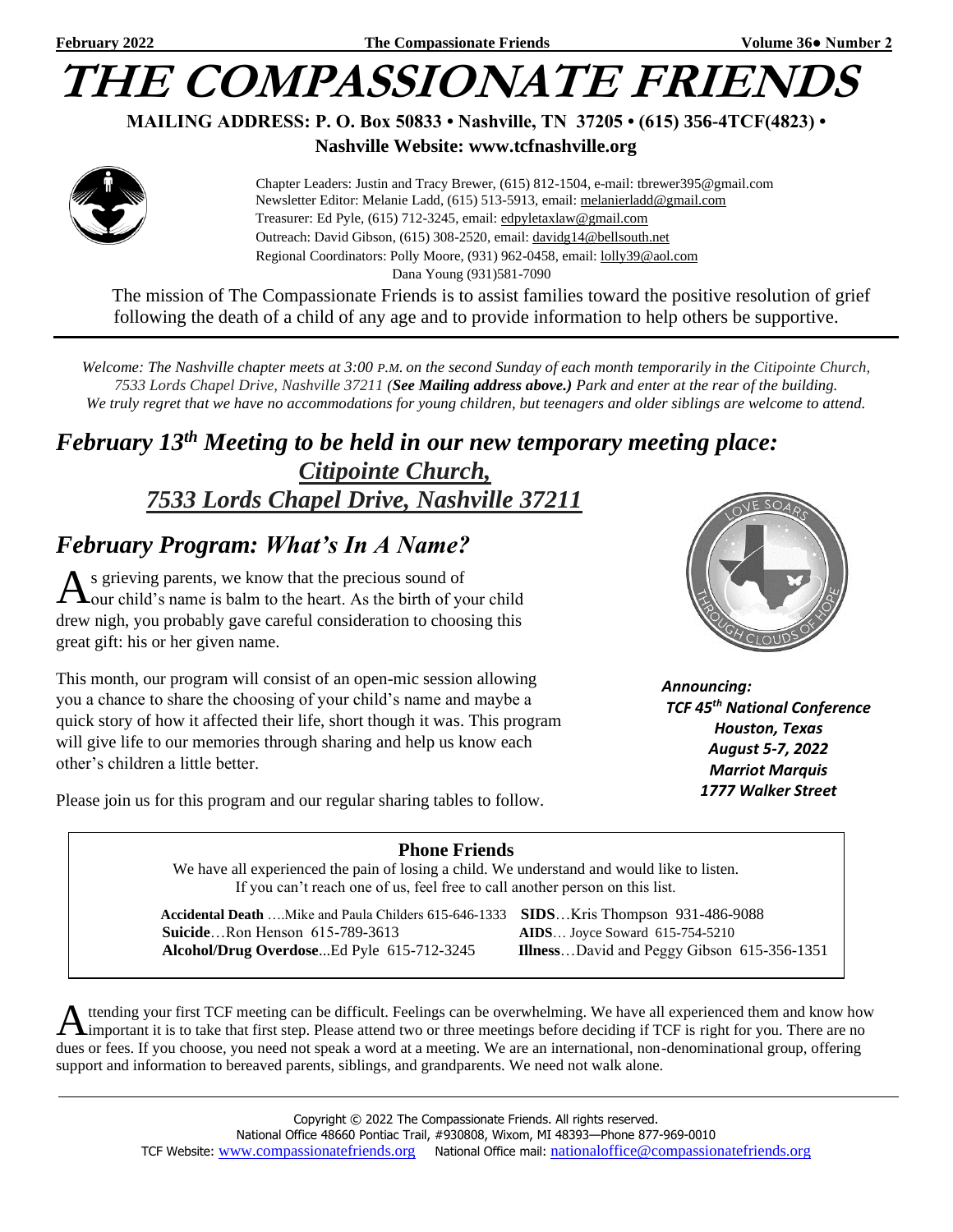## *We remember our children with love and gratitude. We miss their faces, their voices and their smiles. And we do not forget--*

## *In the month of their births—*

**Brock Wyatt Blick** February 8 Son of Mark and Jeri Blick Grandson of Jerry and Bonnie Buckner

**Marcus Dean Lynn Brown** February 7 Son of Ricky Brown and Deanna Brown

**Logan Stratton Brumit** February 24 Son of Charles and Kathy Brumit

**Elizabeth Osborn Cheek** February 8 Daughter of Ross and Libby Cheek

**Baby Edward Elberson** February 28 Son of Harry and Winnie Elberson

## *And in the month of their deaths*

**Glenn Thomas Allen, Jr. (Tommy)** February 7 Son of Ann McKee Step-son of Wilson McKee

**Taylor Christian Brewer** February 11 Son of Justin and Tracy Brewer Grandson of Don and Sherry Eakes and Penny Waters

**Charles Michael Brown (Charlie)** February 7 Son of Dan and June Brown Brother of Katherine

> *I thought you might like to know And I have it on good authority, That in heaven there is snow. God, Himself, ordered it to be. Snow swept by gentle winds, That drifts by the stirring, Of gossamer angels' wings, That sound like kittens purring. Snow forever crystal clean, Just waiting to be molded By little angel hands unseen By those whose arms they once enfolded. Snow angels are a common sight*

**Marcus Dean Lynn Brown** February 7 Son of Ricky Brown and Deanna Brown

> **Kelsee Nicole Corbitt (Princess)** February 7 Granddaughter of Cheryl Carney

**Baby Edward Elberson** February 28 Son of Harry and Winnie Elberson

## *Heavenly Snow*



**Abigail Rhea Little (Abbie)** February 12 Daughter of Rhea and Marie Little

**Heather Marie Robinson** February 7 Daughter of Carol Green

**Tony Scott** February 18 Son of Eldon and Margi Scott



**Paula Lynn Groves Griffin** February 15 Daughter of Sue Cooper Step-daughter of Jim Cooper

**Arianna Marie Mitchell** February 19 Daughter of Chris Mitchell and Heather Evans Granddaughter of Frank and Brenda Nelson



**Thomas Clayton Walker** February 8 Son of Jeffrey and Jeanne Bradford and Jerry Walker

**Heather Ann Willis** February 26 Daughter of Tom and Margaret Loose

**Keith Pringle** February 2 Son of Jim and Margaret Pringle

**Gregg Alan Swayze** February 10 Son of Michael Swayze and Carole Swayze

**Joseph Tanner Wray** February 23 Son of Bobby and Amy Schisler and Keith Wray

*And snowmen of every size... They're all there beyond the light, Where nothing ever dies. Where our angels play, There is no pain or tears. Only joy fills their days, Only laughter fills their ears. High above the azure skies A glorious wonderland gleams. This beautiful Heavenly spot... Created to fulfill our angels' dreams.*

Jacquelyn M. Comeaux Copyright 2001 Reprinted by permission of author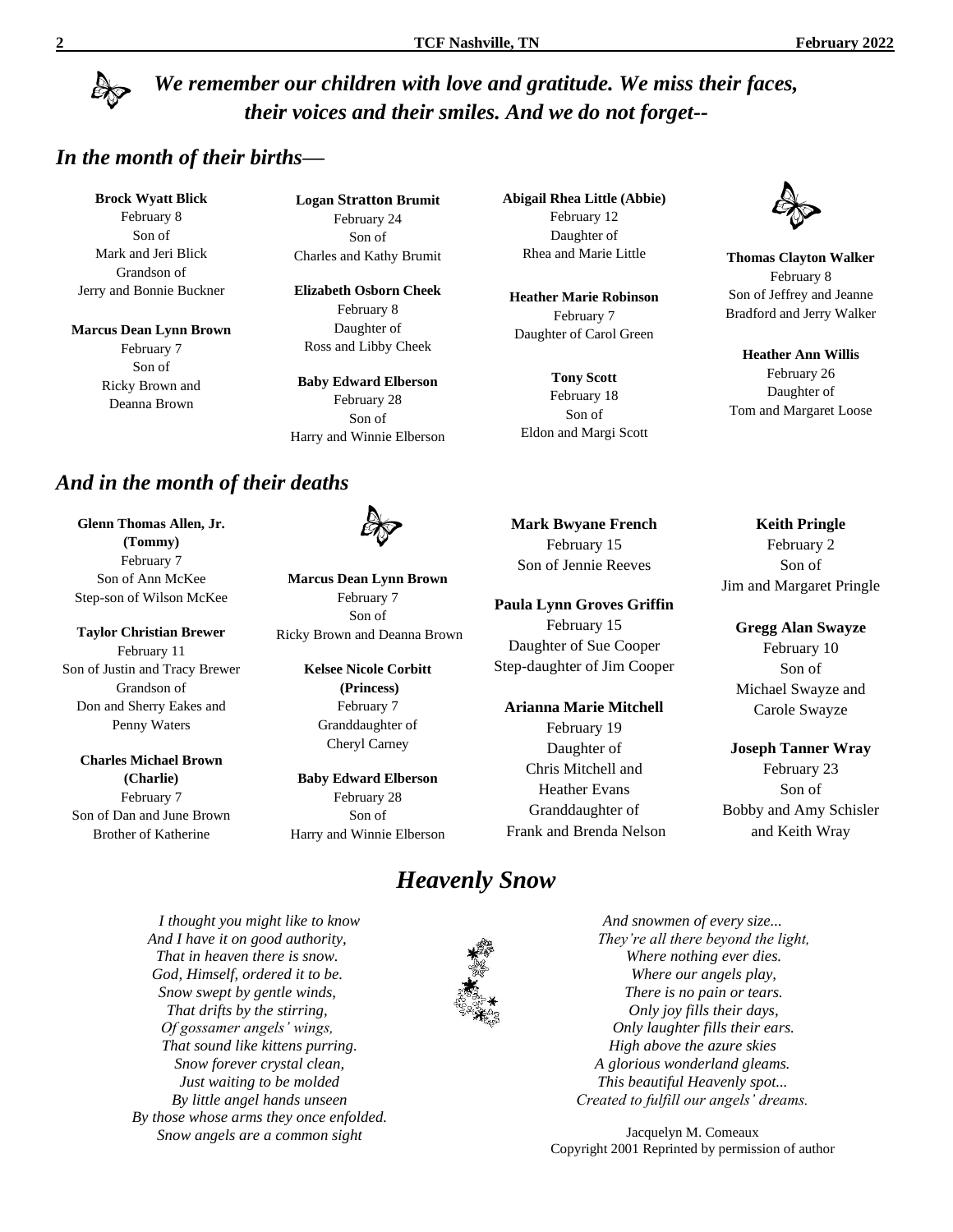## **GIFTS OF LOVE AND REMEMBRANCE**

**We are deeply grateful for the voluntary gifts of love that make it possible for The Compassionate Friends to offer comfort to those families who do not know today that they will need us tomorrow.**

*Barbara Davies Through Nationwide Workplace Giving Program In loving memory of her stepsons, Roy James Davies and Taylor Davies Sons of Roy Davies Barbara Chazen In loving memory of her son, Geoffrey Chazen Fred and Latresa Duke In loving memory of their son, Nigel James Duke Don and Sherry Eakes In loving memory of their grandson, Taylor Christian Brewer Son of Justin and Tracy Brewer Green Family Charitable Fund*

*Received from the Kroger Plus Community Rewards Program \$131.38 12/17/21\**

*Each month, Allegra Print & Imaging, 601 Grassmere Park, donates the printing of this newsletter as a gift to the families of TCF. Deanna Brown and her family assemble, label, sort and mail the newsletter in loving memory of her son, Marcus Dean Brown. We appreciate so much these people and their generosity to all of us.*

## *Some Special Ways to give*

\*To benefit TCF, go to the Kroger website and click on "Community Rewards"; then follow the instructions on that page. After that, when you shop at Kroger, swipe your Plus Card or key in your phone number when you check out, and Kroger will donate dollars to TCF. It's a free and easy way to support your chapter.

If your employer supports the United Way, you might have the option to "designate" your donation. Every dollar you contribute through your payroll deductions goes to the organization you designate. TCF Nashville is an approved organization with the United Way. Please consider designating your United Way donation to TCF Nashville.



## *Time Heals*

*They told me that to comfort me When my child died. Four years and two children later I think maybe they lied. Friends and family tried their best.*

*God sheltered me under his wing. Still, the mother inside me Cries for that child, And time hasn't changed a thing.*

*The gaping wound granulated to a scar. The tears are now slower to spill, But deep in my heart there's an empty hole That only that child could fill.*

*No, I don't really think that it's true about time, For I know that the love bond remains. Time never heals the loss of a child, You just learn to cope with the pain.*

Marsha Fredrickson TCF, SD

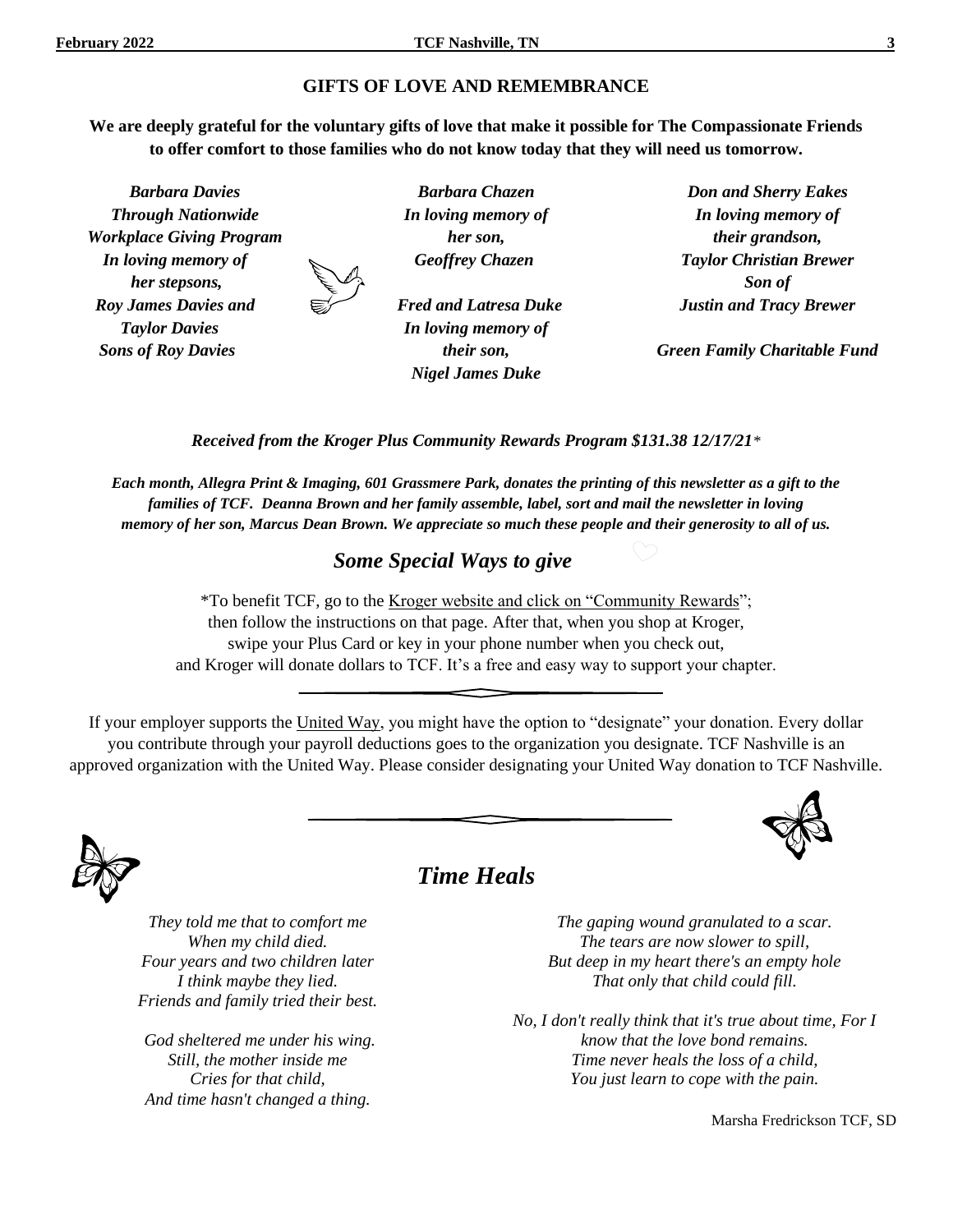

## **How Long Does It Take?**

As long as it takes; that's how long it takes.

It's not about forgetting. It's about hurting.

And I know that if I am alive twenty years from now, and I happen to look at a blue sky with puffy clouds and think of my son, Fred. And figure how old he'd be, what he'd be doing, and what his children would be doing—I'll hurt.

> And know that if I can switch my train of thought from what is not, to what was, a happy memory, I'll be able to smile through the tears.

We don't stop hurting, ever. But so many things occur each day. So many events and thoughts and happenings intervene, that our focus is shifted. The death of our child changes from the main concern in our life, to one of many.

A life may stop; but the loving goes on. To love deeply is to be vulnerable. For all our days.

> Joan D Schmidt TCF Central Jersey Chapter, NJ



## **On the Death of a Child**

When a child dies, a light goes out in the world, never to be replaced. We are overcome by pain and heartbreak which is beyond measurement, and completely unable to comprehend any meaning behind such a tragedy. The loss of measurement, and completely unable to comprehend any meaning behind such a tragedy. The loss of such a young life, the finality of it, can hardly be fathomed. We search in vain for an answer to why a life so full of promise and unfulfilled potential has been torn away so prematurely.

Our grief and anguish is unrelenting and unyielding in its intensity. Although we know that death can come quickly, with no warning to any living creature, never in our wildest dreams did any of us imagine that one of our children should be taken—a reversal of the natural order.

At first it seems as if our lives, our souls, the very innermost substance of our being have been shattered, never to be resurrected again. Our tears, our anguish, conceal any legacy that remains of the child's existence. It is as if we are enveloped in a cloud of darkness and deep despair. The reality of the death is as unforgiving as the sky, the sea, the earth and all eternity.

The inevitability of birth, life and death blankets us with a feeling of futility about the uselessness of it all. It is hard to remember that during the child's short and transitory time on earth, he or she contributed a unique essence of life, imprinting an image on all those who were touched. Therein lies the child's legacy—the only bridge connecting the chasm between the living and the dead. For each of us the legacies left by our children differ in detail, yet at the same time are similar with respect to the precious memories, which are all that remain to provide comfort.

At first, we are inconsolable, but gradually the reaching out of heart and hand by those who understand and can respond to such a loss touches the soul, helps soothe the unbearable pain and intense suffering. Only a parent who has lost a child can give such a gift to another bereaved parent.

As in any event, there is a lesson to be learned. An opportunity emerges from the sorrow—an opportunity to sort out trivia, old resentments, to perceive with clear vision that in our lives which is truly important. The tragedy we have experienced somehow enables us to establish new and more meaningful priorities, to love and to value those who are close with a renewed sense of appreciation and awareness. If any meaning is ever again to exist in our lives, it will develop as a result of newly found sensitivity, love and compassion for others.

> Chris Moon TCF, Rio Linda, CO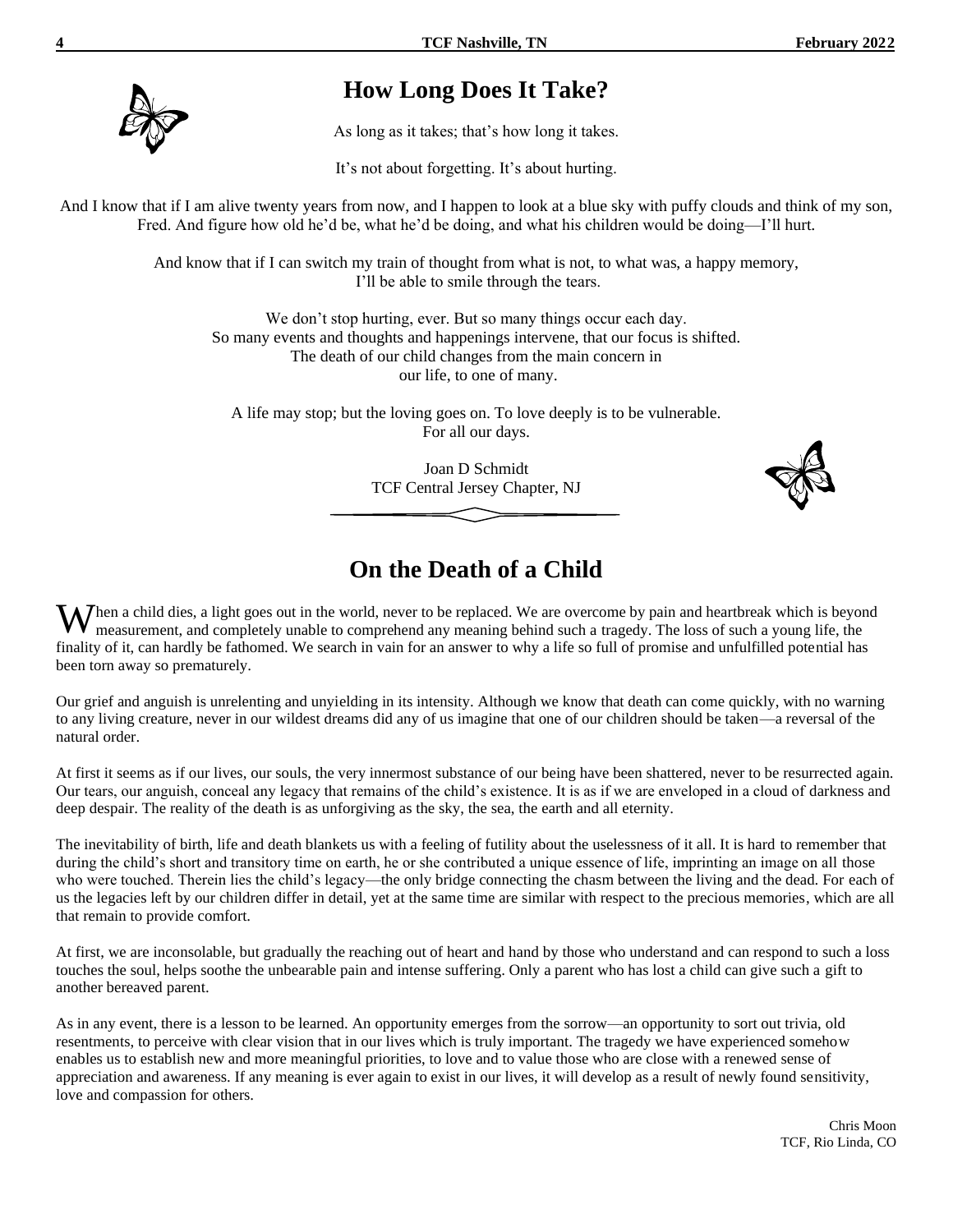## **A Valentine for Mom**

s we grow older, we find that the simple reflections of As we grow older, we find that the simple reflections of our children are often the best memories we have. One such memory most mothers have is a valentine, maybe many valentines. These special valentines were made by our children just for us. They were made when mom was the most important person in their world.

Some of us have kept each little memento of our child's years, from the first little hand plaque to the handmade gifts and cards to the special gifts that our children purchased with their own money. Each one is a part of our child, a part of us and a part of our shared history.

My first valentine from my child was a handmade red construction paper heart glued to heart shaped white lace paper... On it he had written "Happy Valentine's Day to my MOM. I love you. Todd." Shyly he asked if I liked it. I told him I loved it, and that his valentine was the most beautiful valentine a mother could receive. It is a treasure I have always kept. "I just wanted to be sure," he whispered.

In my office I have a gift that Todd bought me five years ago. All grown up now with an MBA, bright future, important corporate job, family of four children, a beautiful new home, and major responsibilities, precious little time was available for finding the perfect gift for his mom. His life was busy; his free time was limited, but something special caught his eye and he thought about me. He decided to buy it. A few weeks later, he gave me a brightly wrapped package containing a beautiful plate picturing a Sioux Indian princess. "She's beautiful, just beautiful", I told him. "Do you really like it?" he asked.



## *Our Valentine Cookies*

*The Valentine's Day Cookies won't taste so good this year. I stirred in the sugar, but you were not here. Frosting – pink on the tip of your nose. Days spun too swiftly – my biggest woe!*

*Did the time have to come so very soon When you weren't here to lick the spoon? My heart would dance and I would sing To feel you tug at my apron strings.*

*But instead I'll toil with the rolling pin, And rely on mind's eye for your silly grin. When the heart shapes are baked, mine will still ache. But I'll always love you, for goodness sake!*

> Kathy Slief TCF, Tulsa, OK

**CONTROLLER** 

The detail, the essence of her heritage and her outlook were captured perfectly. I told him, "I love it, Todd. I'll keep her in the office so I can see her every day. I think she is beautiful." And she is in my office today, another treasure I will always keep. "I just wanted to be sure," he whispered.

Much has happened since my three-year- old son gave me that handmade valentine and my adult son gave me that special gift. The years have raced by; my son has been dead for over two years. And so, this month I will open another special gift that my son bought me when he was still in college: my cedar chest.

I'd always wanted a cedar chest for the special keepsakes marking our lives. That cedar chest contains pictures, cards, handmade gifts and other things that only a mother could hold in her hands while watching the movies play in her head. There are many movies in that cedar chest, but only I can see them. That is the beauty of memories.

Each of us has our memories of our child. Whether our child was 5 days old or 55 years old, we have special memories that are as much a part of us as our faces. Valentine's Day was always a special day for our family. We exchanged valentines and sometimes give a special gift.

This Valentine's Day I will send my son a special handwritten valentine, carried on the wind to the cosmos. The message will be simple. "Happy Valentine's Day to my SON, Todd. I love you. Your Mom."

Annette Mennen Baldwin TCF, Katy, TX

## *Valentine's Wishes*

*I thought I heard your laugh today, While watching children run and play. You chuckled in that special way And then you were gone.*

*I thought I saw your gentle face, That look which time cannot erase. Then it was gone without a trace, And then I was alone.*

*I thought I heard your voice today And suddenly my world was gay. I thought I heard you softly say, "I love you, Mom, Happy Valentine's Day."*

*Oh how I wish ….*

TCF, North Hollywood, CA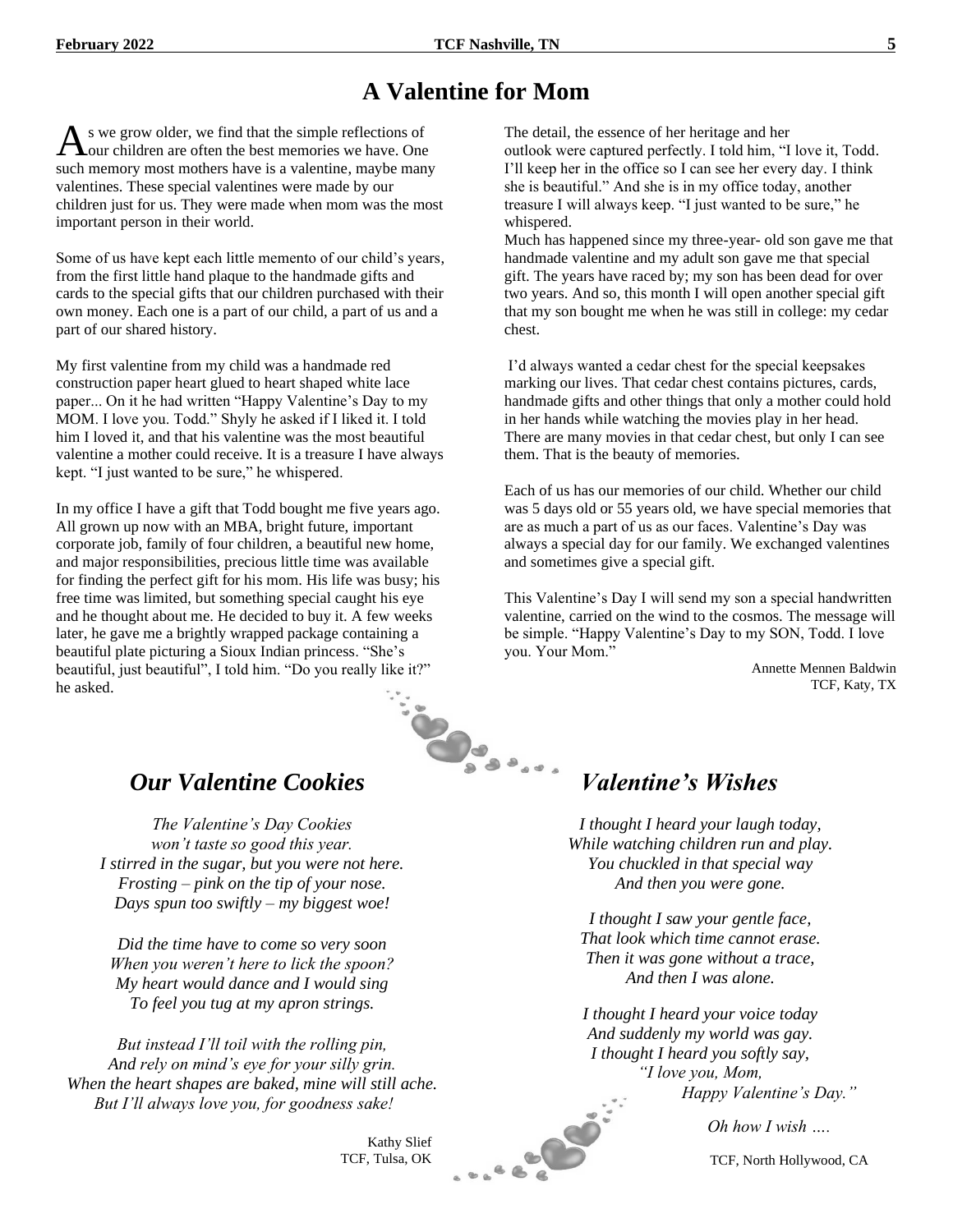## **My First Five Years as an Only Child**

've been without my brother for five years. I guess the hard part is over now. Sometimes I think I've aged thirty years in the past I've been without my brother for five years. I guess the hard part is over now. Sometimes I think I've aged thirty years in the past five. In a strange way, these past five years have been the best and worst years of my li typical young adult—learning to drive, graduating from high school, going to college, and starting a career. Every one of my accomplishments has been clouded by the fact that my brother, George, is not here to share each milestone and is not achieving any more milestones for him- self. He was cheated of so many things. He will never graduate, get married, have children, or travel. He will never grow old, and I will never have a brother to grow old with. I'll never have nieces and nephews. The sibling relationship, usually the longest relationship of one's life, has been cut short for us. In these five years, although I've learned to accept that he's not coming back, the difficult part is dealing with it day by day.

My relationship with George ended just when we started to become friends. The childish fights and other annoyances of having a big brother were changing to real conversations and to having an occasional ally. I'm angry about all of the things that we've missed and all of the things that will never be, and I guess I always will be. Five years heals a lot of wounds, but the hurt will always be there, no matter how many years pass. In these past five years, I've been forced to grow up too fast. I've been forced into a new outlook on life. I've felt lonely and alone. I now realize that I will never be the same person as before. That person is locked away and is gone forever. Maybe I'm a better person now because of what I've been through. Five years ago, I never thought I'd survive, but I'm still here dealing with it every day. I don't know what the next five years will bring, but at least I've made it this far.

> Kristina Steiner TCF, Staten Island, NY



*To Our Surviving Children*

### *WE CELEBRATE YOUR LIFE*

*the many souls who did not live,*

Sascha Wagner TCF, Des Moines, IA

 $\mathbf{W}^\text{e}$  are alike; at the same time we are very unalike. Our stories are different, our solutions are different, our ways of handling our grief are different, but we are alike in that we all hurt to the depths of ou ways of handling our grief are different, but we are alike in that we all hurt to the depths of our capacity to hurt. We experience many of the grief symptoms alike and we are alike in our need for help. While we cannot give each other definite answers or take away each other's pain, we can help each other by simply being there and listening to each other.

Dennis Klass TCF, St. Louis, MO

*Believe me, every heart has its secret sorrows, Which the world knows not; And oftentimes we call a man cold When he is only sad.*

 *Longfellow*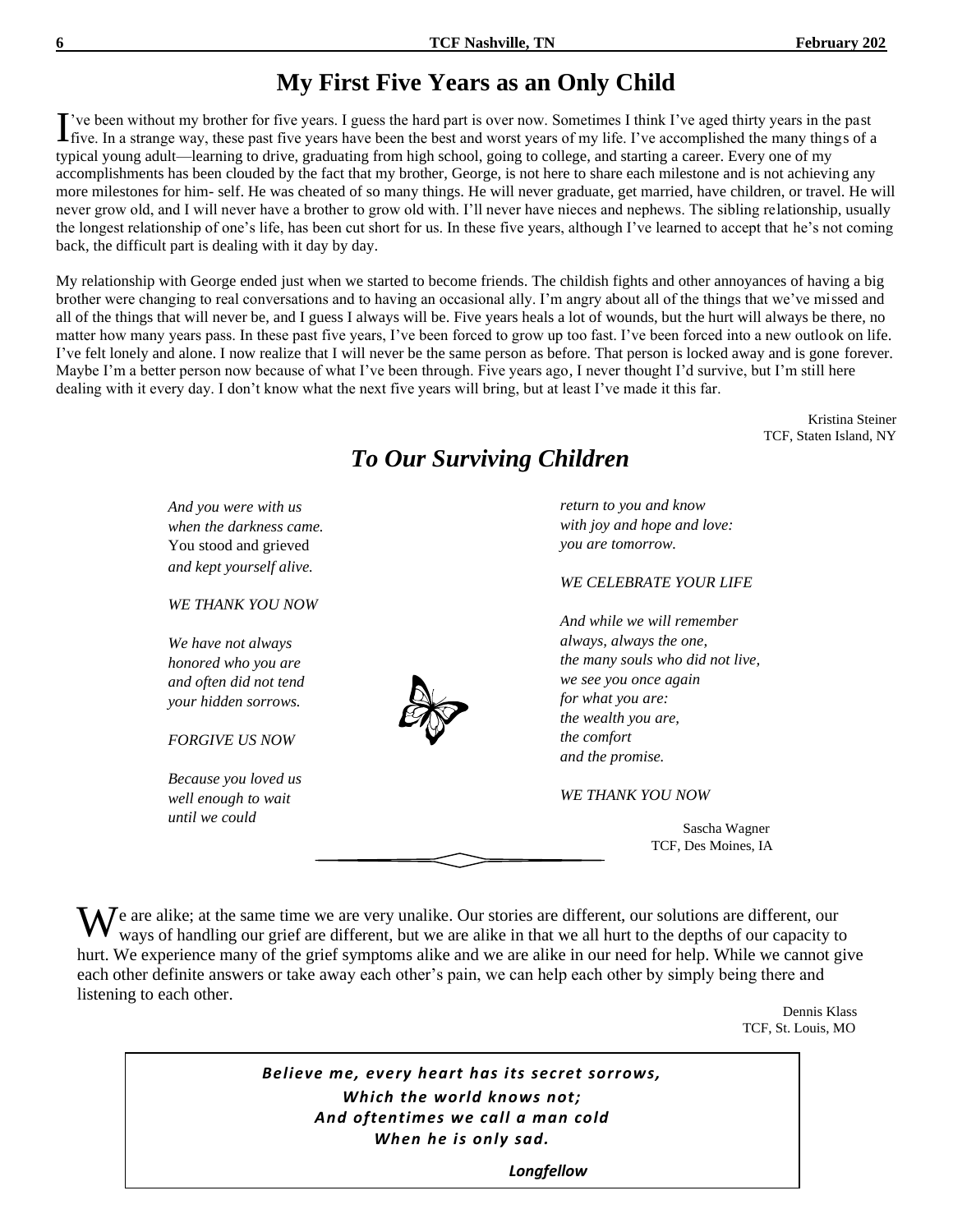## **CHAPTER INFORMATION**

## **The "Children Remembered" Listings**

If you are unable to attend TCF meetings and would like for your child to be listed on pages 2 and 3 in The Children Remembered list, please let us know, printing the exact way you'd like the child's name to appear, the child's birth and death dates, and the parents' names as they should be listed. You may call the database manager at 615 356-1351, drop us a note at TCF, P.O. Box 50833, Nashville, TN 37205, or email us at davidg14@bellsouth.net. We'll be glad to include them. You need to contact us only once, unless any of your information changes.

## **CORPORATE DONATIONS TO TCF**

To benefit TCF, go to the Kroger website and click on "Community Rewards"; then follow the instructions on that page and designate The Compassionate Friends Nashville Chapter. After that, when you shop at Kroger, swipe your Plus Card or key in your phone number when you check out, and Kroger will donate dollars to our chapter. Also, when going to Amazon, type in "Amazon Smile" and designate The Compassionate Friends; then, each time you go on Amazon Smile a small contribution will be made by Amazon to our organization—both free of charge. It's a free and easy way to support TCF.

## **We Need Your Help**

If you know a family outside the immediate Nashville area who has experienced the death of a child, regardless of age or cause of death, and you have access to the address (and phone number) of the parents, it would be most helpful if you would call us with that information. Our mission is to reach every bereaved family in Middle Tennessee, but we have to know about them in order to give them the support we ourselves have received. If you know the child's name, birth date, date of death and cause of death, so much the better. Our outreach chairperson will send a warm letter of sympathy and information about TCF along with appropriate brochures and articles. We do not phone the family and all information you provide is confidential.

## **TCF Nashville Sibling Support**

We encourage siblings from teens to adults to come support one another at our monthly chapter meetings. Siblings face a unique and complicated grief journey and are finding hope and healing through our sharing groups.

## **BEREAVEMENT RESOURCES**

## **Alive Alone**

Alive Alone is an organization to benefit parents whose only child or all children have died. Visit their website at [www.alivealone.org.](http://www.alivealone.org/)

## **Alive Hospice Support Group for Bereaved Parents**

For general information about grief support services and groups at Alive, please call the Grief Line at: 615-963-4732 or email [griefsupport@alivehospice.org.](mailto:griefsupport@alivehospice.org) They offer eight-week groups, ongoing monthly groups, family group and Little Hearts Club for children who have experienced the death of a sibling. Services are in Franklin, Nashville, Hendersonville, Lebanon, and Murfreesboro.

## **Sharing**

SHARING is a community organization for parents who have experienced a miscarriage, stillbirth or the death of a newborn infant. They meet at 7:00 p.m. on the 2nd Thursday of the month in the Administrative Board Room on the first floor at Tri-Star Centennial Women's and Children's Hospital, 2221 Murphy Avenue in Nashville. The meetings are "open" and free. You can drop by as often as you like. The website is sharingmiddletn.org. Their informative brochure is found under "Contact Us."

## **Survivors of Suicide**

There is a caring SOS group in Nashville. For information about meetings, you may call 615 244-7444, or go to the Tennessee Suicide Prevention Network at TSPN.org, and you will find a list of all Tennessee SOS locations.

## **TCF Web site —A Treasure for You**

When you log onto the TCF Web site at [www.compassionatefriends.org](http://www.compassionatefriends.org/) you will find a wealth of information about TCF and grief poetry and articles, chat rooms, grief in the news, other chapter Web sites and numerous other resources.